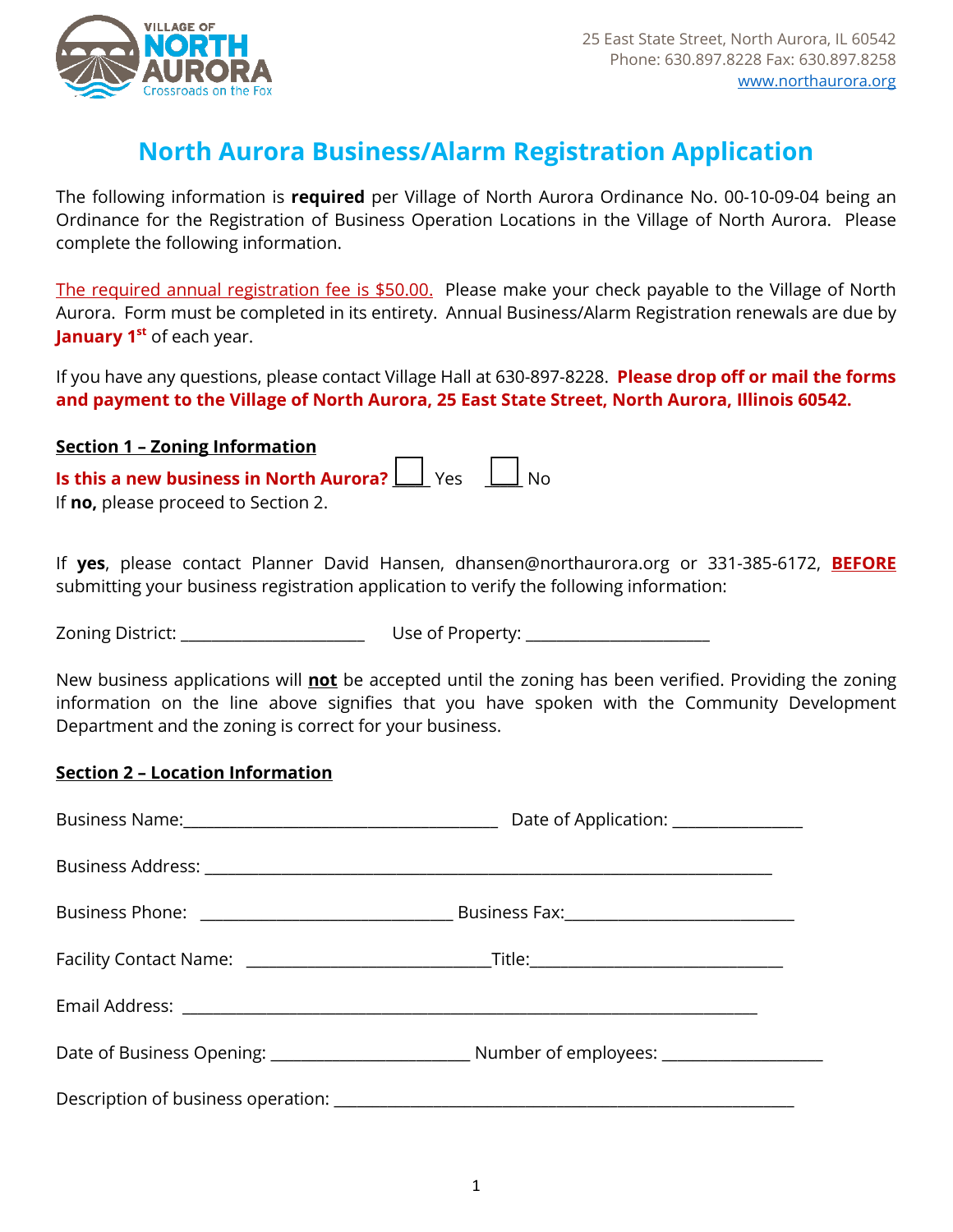| Hours of Operation: |                                                                                                      |  |  |                                                                                                                     |
|---------------------|------------------------------------------------------------------------------------------------------|--|--|---------------------------------------------------------------------------------------------------------------------|
| Monday              | Tuesday Wednesday Thursday Friday Saturday Sunday                                                    |  |  |                                                                                                                     |
|                     |                                                                                                      |  |  |                                                                                                                     |
|                     |                                                                                                      |  |  |                                                                                                                     |
|                     | Section 3 - Billing/Mailing Information (responsible party for payment of fines/fees)                |  |  |                                                                                                                     |
|                     |                                                                                                      |  |  |                                                                                                                     |
|                     |                                                                                                      |  |  |                                                                                                                     |
|                     |                                                                                                      |  |  |                                                                                                                     |
|                     | Corporate Phone: __________________________________Corporate Fax: __________________________________ |  |  |                                                                                                                     |
|                     |                                                                                                      |  |  |                                                                                                                     |
|                     | preventing the approval of registration businesses will be contacted on an individual basis.         |  |  | Business certificates are no longer being issued. Receipt of payment is proof of registration; if there is an issue |
|                     | Section 4 - Emergency Contact Information (Building Owner/Management Company)                        |  |  |                                                                                                                     |
|                     |                                                                                                      |  |  |                                                                                                                     |
|                     |                                                                                                      |  |  |                                                                                                                     |
|                     |                                                                                                      |  |  |                                                                                                                     |
| Phone:              |                                                                                                      |  |  |                                                                                                                     |
|                     | <b>Section 5 - Alarm Type</b> (check all that apply)                                                 |  |  |                                                                                                                     |
|                     | Burglar ___________ Duress ___________ Hold-up ____________ Panic ____________ Other __________      |  |  |                                                                                                                     |
|                     | Name of Company who installed the system: __________________________Date Installed________________   |  |  |                                                                                                                     |
|                     |                                                                                                      |  |  |                                                                                                                     |
| department)         | Section 6 - Alarm Monitoring Information (who monitors the alarm, who would call the police or fire  |  |  |                                                                                                                     |
|                     |                                                                                                      |  |  |                                                                                                                     |

Email: \_\_\_\_\_\_\_\_\_\_\_\_\_\_\_\_\_\_\_\_\_\_\_\_\_\_\_\_\_\_\_\_\_\_\_\_\_\_\_\_\_\_\_\_\_Fax:\_\_\_\_\_\_\_\_\_\_\_\_\_\_\_\_\_\_\_\_\_\_\_\_\_\_\_\_\_\_\_\_\_\_